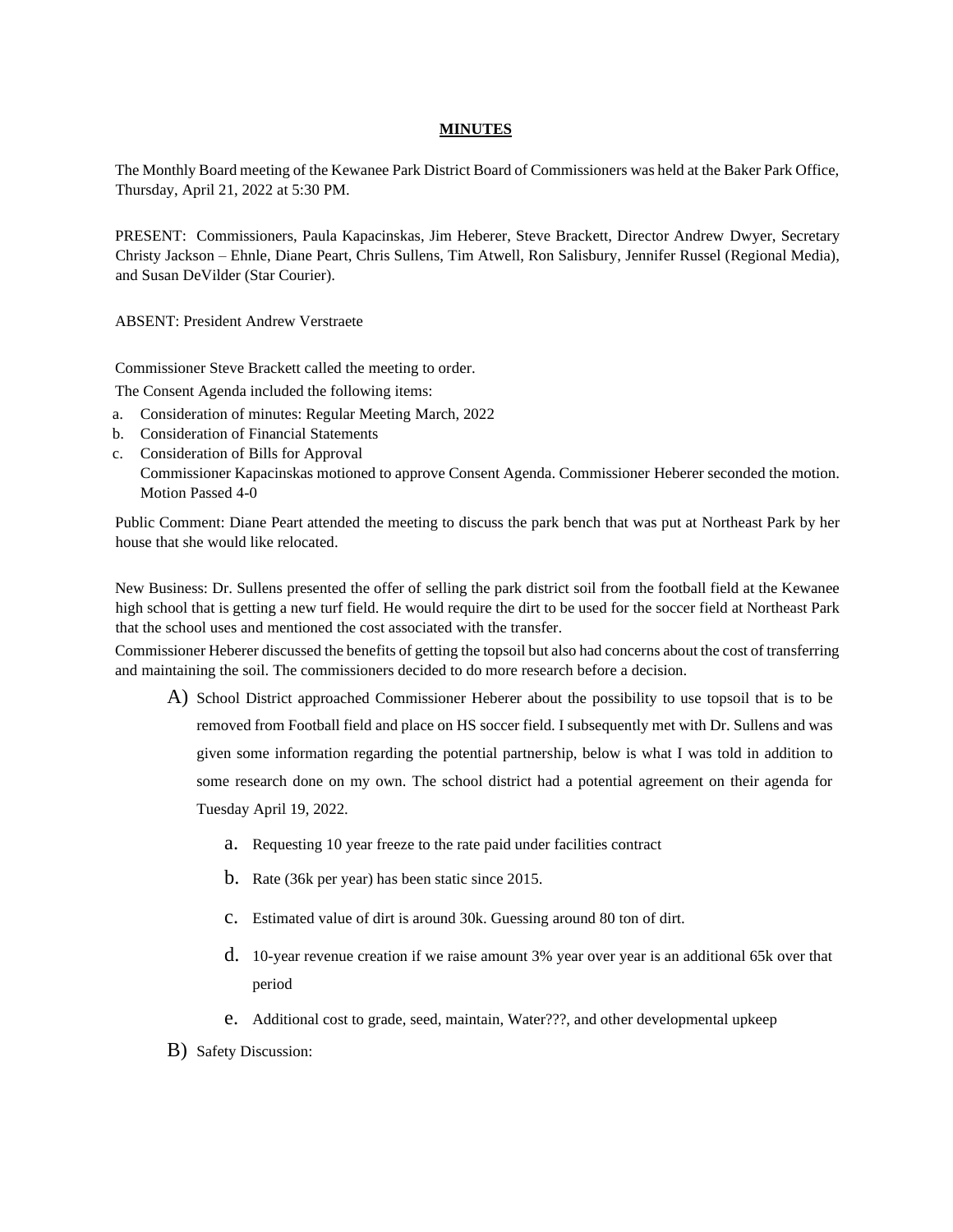a. I have been working on camera and internet systems, having a conversation with City recently in addition to looking at other options. Have had great deal of trouble bringing in traditional wired solutions. Looking at NextLink and

New Wave which are tower based. Cameras are going to be going in soon and will need to be accessed on site for review until ISP issue is resolved.

Commissioner Kapacinskas would like Director Dwyer to get quotes on gates and security for the parks.

b. I have been able to obtain names of a fair portion of vandals for our 2 most recent issues (Christmas Vandalism and most recent break-in to Northeast shelter. Charges were filed against 3 youth from the Christmas vandalism and also against 5 youth from last week. I would like some guidance on how to proceed: We have consulted with law enforcement, a reasonable approach would be that if a juvenile is arrested on park property and we obtain the information, a "no trespass" order should be issued to the juvenile, their family, and also a copy to the police department. This would disallow the youth on any of our premises at any time until whichever date we set or permanently if no date is set.

The commissioners discussed the "no trespass" order and the punishment for the vandalism that maybe there should be consideration of age and the repeat offenders.

- c. Also, further researched gates and closing of gates at park facilities within our regions
	- i. Galva, Metamora and Sterling have gates. Galva keeps theirs open while Metamora has police dept who volunteers to shut theirs, Sterling is remotely operated and mechanical on timer.
	- ii. Lasalle, Peru, Mendota, Ottawa, Geneseo, Hennepin Canal, Johnson's Sauk Trail, Galesburg, Peoria, Washington, East Peoria, and Princeton do not have gates.
	- iii. Superintendents recommendation is to not close the gates as historically it has caused greater damage when someone does get in there as they do not believe there is potential for passersby to see them.

1 I have been tracking the budgetary processes on the state level and am pleased to inform you all that OSLAD grants will be funded in the amount of 56 million dollars this year, more than double prior years' appropriations. We are working to identify opportunities that are admissible for grant application when they come available. A brief review of allowable programs based on last year's offering are: Splashpad. Playgrounds, new land acquisition and development, pavilions. We are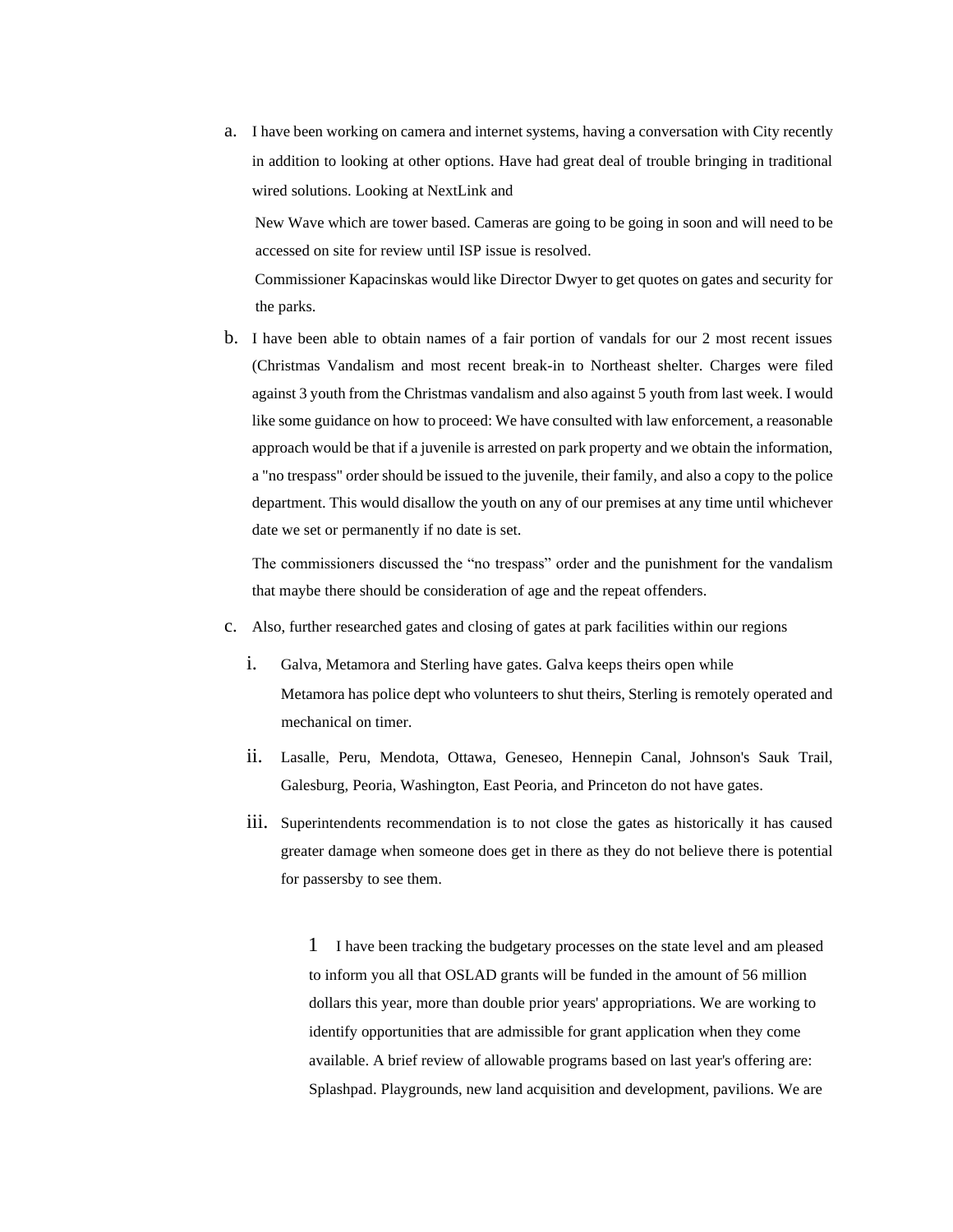considered a disadvantaged community and if awarded, we would be funded at 90%.

## 2.) Other Activities

i. Successfully held Easter Egg hunt on April  $9<sup>th</sup>$ , with a return of the Easter Bunny.

1. Special Thankyou to "The Hill" Church, Dan, Josh, Christy, Shane, Bill, Board Members Verstraete and Kapacinskas and also Will Bruno for his "behind the scenes" participation.

ii. Met with Rock Island County Center on Addiction (RICCA) about their staff volunteering at park throughout the summer as well as offering educational curriculum. They currently teach within Kewanee School

District and are wanting to stay active in community during summer.

iii. Met with multiple potential groups about hosting golf playdays iv. Completed Junior Achievement with Mrs. Costenson's 4<sup>th</sup> Grade class at Central School.

v. Met and began prep for fishing Rodeo with Joe Desmit. Fish were ordered in early March and Oldeen roofing again has graciously sponsored our event to continue this great partnership vi. Prepping for pollinator grant order and subsequent planting with partners vii. Partnering with Kewanee Public Library on a summer reading program that will be hosted at Windmont Park on June 8<sup>th</sup> viii. Met with the YMCA about summer partnerships. We are preparing for Sand Volleyball, Free Yoga sessions in the parks, "Tween" night where YMCA will rent pool for their event outdoors, potential for flag football again in the fall, as well as other opportunities that may present themselves.

- ix. Hired Jeremy Peart as Director for baseball/softball/tball
- x. Worked on and resolved a warranty issue with lighting issue on ball diamond lights went out, we believe it to be a surge or lighting strike that caused it
- xi. Met with Nolan Keane Tournament organizers for planning in advance of tournament xii. Developed and implemented sponsorship program for soccer.
	- 1. 2 reasons for this new program:
		- a. Demand from sponsors!
		- b. As costs have risen, we have not raised our prices to our residents.
	- 2. Soccer numbers have eclipsed 300 and we have 22 teams for this year. I am told this is a record!